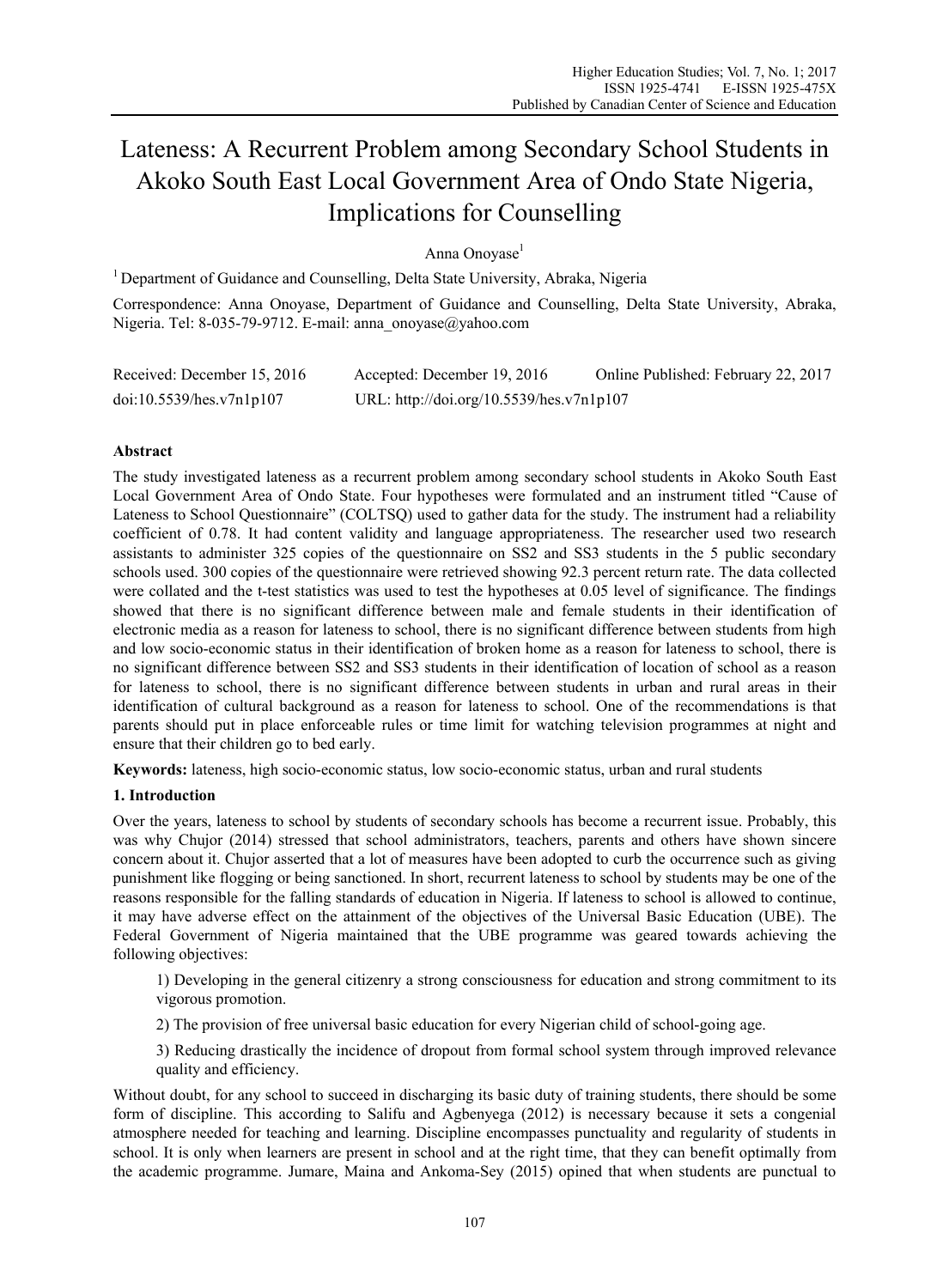school, they are opportuned to attend to all school programmes and activities and most importantly, get full benefits of morning hour lessons such as English Language and Mathematics. The authors further noted that latecomers are flogged and given other punishment (such as toilet washing, sweeping and weeding) which make them experience pains and thus are unable to participate in morning classes.

Van-Breda (2006) stressed that recurrent lateness to school may not only affect the academic performance of students, it could also create serious problems for such individuals in later life if not checked. However, Chujor (2014) asserted that lateness to school can be excused in some cases when the reasons are cogent and beyond the student's control. Manguvo, Whitney and Chareka (2011), observed that there has been a high prevalence of indiscipline among learners at all levels of the Nigerian educational system and that the most common students' behaviour problems include stealing, not doing homework and lateness.

# *1.1 Probable Causes of Lateness*

Some of the likely causes of lateness in secondary schools include the mass media, broken homes, cultural background, too much body care, location of school, and socio-economic status of parents. In the study, four of these factors will be discussed.

#### *1.2 Mass Media*

This research will lay emphasis on the electronic media; specifically cable television, cell phone, tablets, laptops and MP3 players. From observation, some students download movies into their cell phones and watch them late in the night. Again, some others, listen to MP3 players for a long time at night. It is common knowledge that when individuals go late to bed, they will also wake up late. Kubiszewki, Fontaine, Rusch and Hazouard (2012) undertook a study on Association between electronic media use and sleep habits. The participants were 332 adolescents from 5 middle schools in the city of Tours (France) and its suburbs and the results revealed that availability and use of electronic media such as cell phones and MP3 players in the bedroom make students to go late to bed and consequently experience difficulty in waking up early. Definitely, inadequate sleep might slow down students' rate of preparation for school and eventually arrive late.

Ubogu (2004) pointed out that some students who have formed the habit of watching late night movies and home videos usually sleep late. Continuing, he reiterated that these individuals may be so captivated and hypnotized that they forget they have to be in school the next day. Consequently, they wake up late and become late arrivals at school. Sarkodie, Ntow-Gyan, Bempong and Saka (2014) in their study of Assessment of Absenteeism and Lateness among Hospitality and Tourism students in Sunyani Polytechnic, Ghana, found out that majority of students strongly disagreed that going late to bed caused lateness to school among students.

#### *1.3 Broken Homes*

Broken homes resulting from separation, divorce, dissertation or death of parents maybe a factor in students' late arrival at school. Omozeghian (2007) and Onoyase (2013) describe a broken home as a home where the marriage between a man and a woman has hit the rock and the couple now stay separately. They maintained that children of such a marriage now move between their father and mother in their separate homes and that most of these students have been found to go late to school and thus perform poorly academically.

Observation has revealed that products of this type of home suffer much neglect (in terms of food and school materials) with one parent shifting responsibility to the other and pointing accusing fingers at themselves for the plight of their children.

#### *1.4 Cultural Background*

In the African society (specifically, the Nigerian society), punctuality is not perceived as an important virtue. This perception seems to pervade all segments of the country. Commenting on this, Breezes, Markey and Woll (2010) emphasized that we live in a society where the culture does not frown at lateness. They further stated that punctuality is not seen as a serious issue compared with how it is perceived in the Western world.

Thus, many students have not regarded punctuality as a habit to cultivate. Lyamba (2013) conducted a research on the Relationship between Home Environment and Indiscipline among Pupils in Selected Primary Schools in Mongu District, Zambia. The sample were 80 pupils, 16 teachers, 20 parents and 8 head teachers and their deputies and the results indicated that community influence and the media were some of the causes of indiscipline.

# *1.5 Location of School*

Oghuvwu (2008) noted that distance to school is one of the causes of lateness of our secondary school students. Dafiaghor (2011) not only agreed that distance to school results to lateness but distractions like hold-ups, or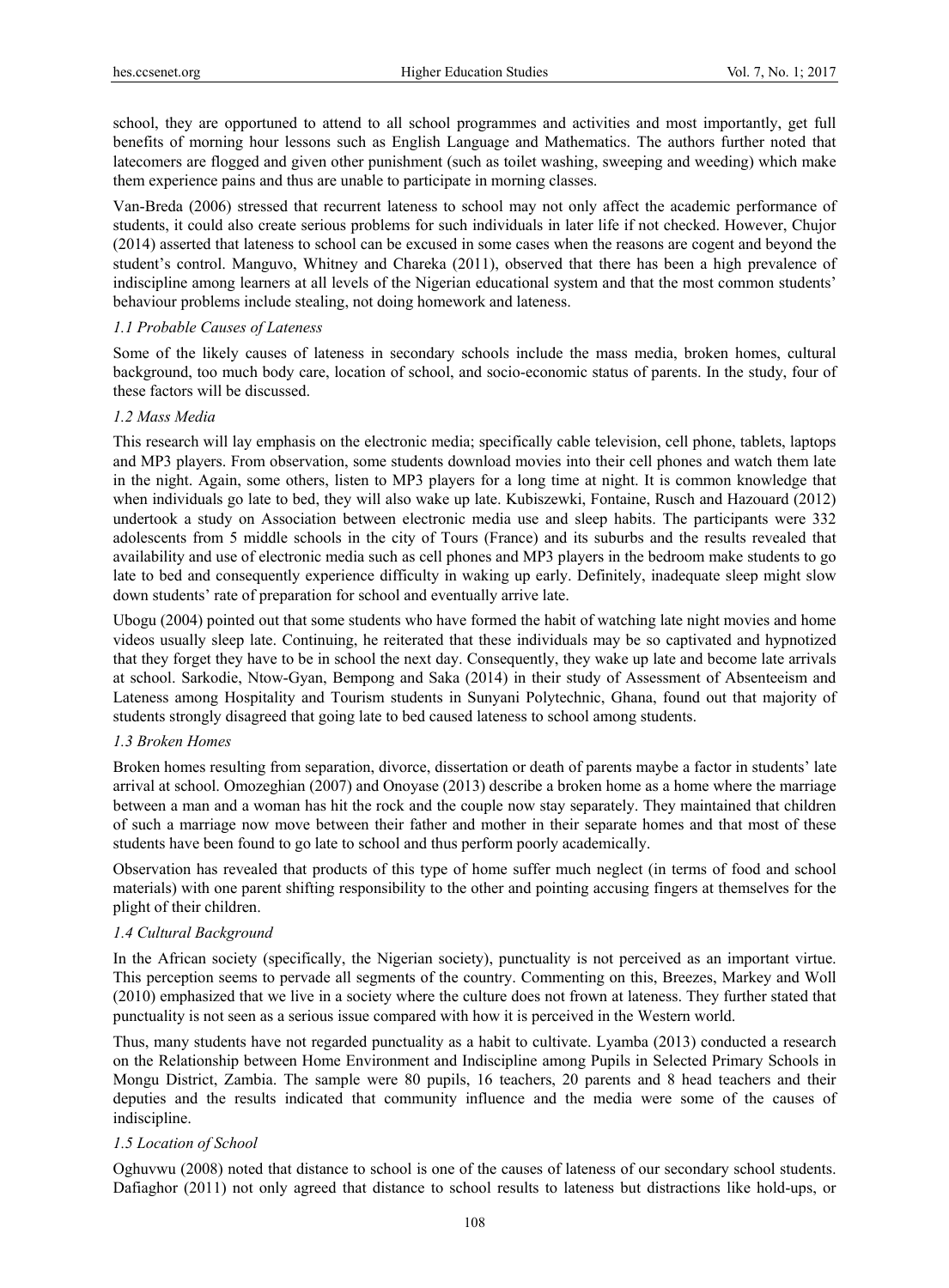go-slows is also responsible. Sarkodie, Ntow-Gyan, Bempong and Saka (2014) in their study found out that large proportion of students agreed that lateness to school is caused by long distance between the school and their residences.

**Recurrent lateness to school**: This means persistent. Lateness to school.

**High socio-economic status** is used to mean educational qualification of parents up to a university degree or its equivalent with adequate income as a result of their occupation.

**Low-socio-economic status** is used to mean educational qualification of parents below a university degree with income equivalent to their occupation.

**Senior Secondary School One Students (SS 1)** refer to students who are in their first year of the senior secondary school.

**Senior Secondary School Two Students (SS 2)** refer to students who are in the second year of the senior secondary school.

**Senior Secondary School Three students (SS 3)** refer to students who are in their third year of the senior secondary school.

**Urban Students**: These are students whose secondary schools are located in towns with electricity, pipe borne water, water system toilet and motorable roads.

**Rural Students**: These are learners whose schools are situated in villages where there are no electricity, pipe borne water and motorable roads.

### *1.6 Statement of the Problem*

The issue of lateness is not a new phenomenon in Nigerian public secondary schools. The rate of lateness which was low in the past has increased tremendously and efforts by various school authorities to address this problem seem not to have yielded the desired result. It is now a common feature to see students walking leisurely to school after the resumption time (between 7.45am-8.00am) and consequently miss the first/second lessons of the day. What appears to be more worrisome is students' attitude to lateness, which they have come to embrace as a "normal aspect" of our culture. Worse still, when these late arrivals get to their various classes after serving one form of punishment or the other, they not only distract the attention of teachers but also that of their classmates. This negative behaviour if unchecked might truncate the achievement of the stated educational goals. The problem of this study therefore, is to investigate the issue of recurrent lateness among secondary school students in Akoko East Local Government Area of Ondo State with a view to proffering effective techniques of minimizing lateness through counselling.

## **2. Hypotheses**

The researcher formulated four hypotheses to guide the study:

1) There is no significant difference between male and female students in their identification of electronic media as a reason for lateness to school.

2) There is no significant difference between students from high and low socio-economic status in their identification of broken home as a reason for lateness to school.

3) There is no significant difference between Senior Secondary two (SS 2) and Senior Secondary three (SS 3) students in their identification of location of school as a reason for lateness to school.

4) There is no significant difference between urban and rural students in their identification of cultural background as a reason for lateness to school.

# **3. Research Procedure and Methodology**

The study adopted Ex-post Facto design using descriptive method. Asika (2004, p. 24) maintained that Ex-post Facto research is a systematic empirical study in which the researcher does not manipulate or control independent variables because the situation for the study has already taken place.

There were 8 public secondary schools in Akoko South East Local Government Area of Ondo State at the time the research was carried out. The investigator used the random sampling technique to select 5 out of 8 public secondary schools that participated in the study. The 5 secondary schools constituted 62.5 percent of the total number of secondary schools.

The researcher made use of an instrument known as the "Causes of Lateness to School Questionnaire" (COLTSQ) to collect data for the study. It had 20 items, the Likert 4 point scale of Strongly Agree (SA), Agree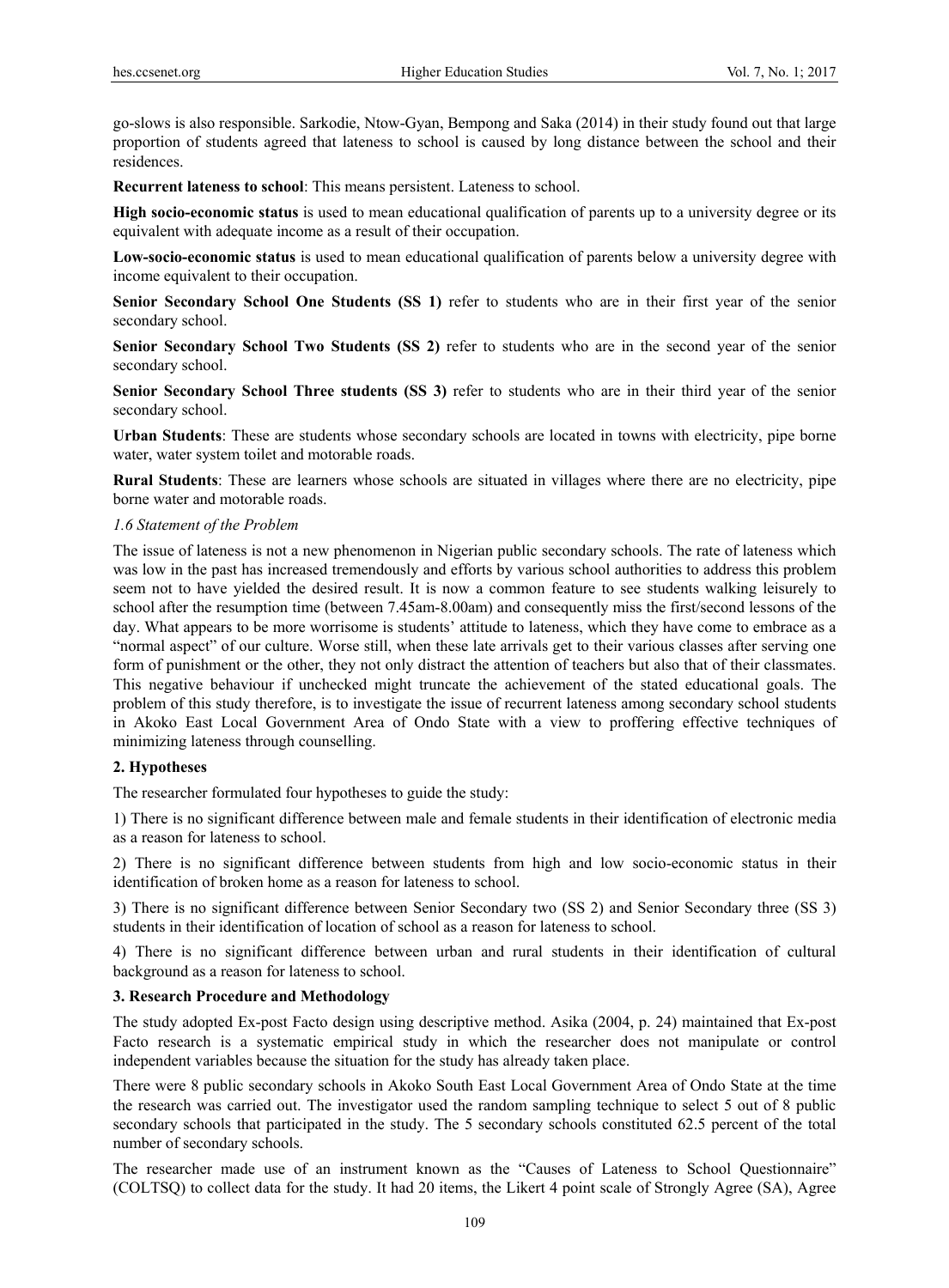(A), Disagree (D), and Strongly Disagree (SD) were used and scored as 4, 3, 2 and 1 respectively for positive items and reverse order for negative items. The COLTSQ had a reliability coefficient of 0.78. It also had content validity and language appropriateness.

The researcher used 2 research Assistants to administer 325 copies of the questionnaire on Senior Secondary Two (SS 2) and Senior Secondary Three (SS 3) students in the 5 public secondary schools used for the study. 300 copies of the questionnaire were retrieved showing 92.3 percent return rate. The data collected from the field were collated and the t-test statistics was used to test the hypotheses at 0.05 level of significance.

# **4. Findings**

### *4.1 Hypothesis One*

There is no significant difference between male and female students in their identification of electronic media as a reason for lateness to school.

Table 1. T-test analysis of difference between male and female students in their identification of Electronic Media as a reason for lateness to school

| Group           | N   | df  | Mean  | t-calculated | t-critical | Remark          |
|-----------------|-----|-----|-------|--------------|------------|-----------------|
| Male Students   | 75  | 298 | 34.18 | 1.10         | 1.96       | Not Significant |
| Female Students | 125 |     | 33.52 |              |            |                 |

Source: Fieldwork, 2016.

Table one shows mean of 34.18 for male students and 33.52 for female students. It shows the t-calculated to be 1.10 while t-critical, 1.96. Since the value of t-critical is higher than t-calculated at 0.05 level of significance, the hypothesis which says that there is no significant difference between male and female students in their identification of electronic media as a reason for lateness to school is retained.

#### *4.2 Hypothesis Two*

There is no significant difference between students from high and low socio-economic status in their identification of broken home as a reason for lateness to school.

|  |  |                                                                  |  |  |  | Table 2. T-test analysis of difference between students from high and low socio-economic status in their |  |  |
|--|--|------------------------------------------------------------------|--|--|--|----------------------------------------------------------------------------------------------------------|--|--|
|  |  | identification of broken home as a reason for lateness to school |  |  |  |                                                                                                          |  |  |

| Group                                  |     | df  | Mean  | t-calculated | t-critical | Remark          |
|----------------------------------------|-----|-----|-------|--------------|------------|-----------------|
| Students of low socio-economic status  | 205 | 298 | 33.83 | 0.61         | . 96       | Not Significant |
| Students of high socio-economic status | 95  |     | 33.57 |              |            |                 |

Source: Fieldwork, 2016.

The mean for students from low socio-economic status is 33.83 while that of students from high socio-economic status is 33.57. Since both means did not show a significant difference at 0.05 level of significance, the hypothesis which says that there is no significant difference between students from high and low socio-economic status in their identification of broken home as a reason for lateness to school is upheld.

# *4.3 Hypothesis Three*

There is no significant difference between SS 2 and SS 3 students in their identification of location of school as a reason for lateness to school.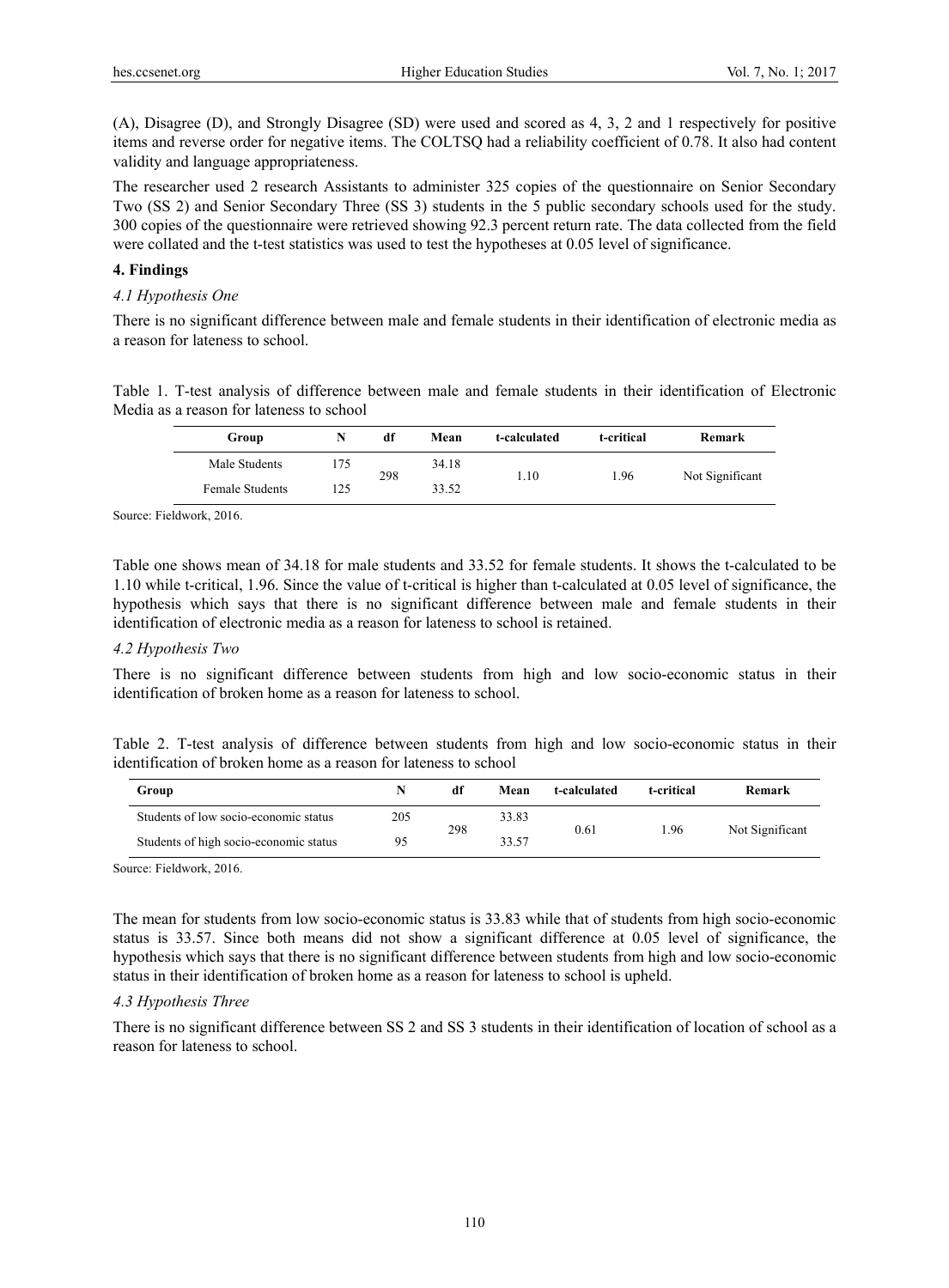| Group        | N   | df  | Mean  | t-calculated | t-critical | Remark          |
|--------------|-----|-----|-------|--------------|------------|-----------------|
| SS2 students | 186 | 298 | 34.16 | 1.45         | 1.96       | Not Significant |
| SS3 students | 14  |     | 33.43 |              |            |                 |

Table 3. T-test analysis of difference between SS2 and SS3 students in their identification of location of school as a reason for lateness to school

Source: Fieldwork, 2016.

Table three shows a mean of 34.16 for SS2 students and 33.43 for SS3 students. The value of t-calculated is 1.45 while that of t-critical is 1.96. Since the value of t-critical is higher than that of t-calculated at 0.05 level of significance, the hypothesis which says that there is no significant difference between SS2 and SS3 students in their identification of location of school as a reason for lateness to school is retained.

#### *4.4 Hypothesis Four*

There is no significant difference between urban and rural students in their identification of cultural background as a reason for lateness to school.

Table 4. T-test analysis of difference between urban and rural students in their identification of cultural background as a reason for lateness to school

| Group          |     | df  | Mean  | t-calculated | t-critical   | Remark          |
|----------------|-----|-----|-------|--------------|--------------|-----------------|
| Urban students | 229 | 298 | 33.74 |              | 1.78<br>1.96 | Not Significant |
| Rural students |     |     | 34.77 |              |              |                 |

Source: Fieldwork, 2016.

Table four shows a mean of 33.74 for urban students and a mean of 34.77 for rural students. Since both means did not show a significant difference at 0.05 level of significance, the hypothesis that says that there is no significant difference between students from urban and rural area in their identification of cultural background as a reason for lateness to school is upheld.

# **5. Discussion**

One of the findings of this investigation indicated that there is no significant difference between male and female students in their identification of electronic media as a reason for lateness to school. This implies that boys and girls alike have identified the use of the cell phone, cable television and MP3 players as a reason for lateness to school. This finding contradicts that of Sakodie, Ntow-Gyan, Bempong and Saka (2014) who found out that majority of students strongly disagreed that going to bed late caused lateness to school among students. However, this finding agrees with Ubogu (2004) who maintained that the individuals involved in watching late films and home videos may be so captivated and hypnotized by them that they forget they have to be in school the next day and likely may not be punctual in class.

Also, the result of this research corroborates the study of Kubiszewki, Fontaine, Rusch and Hazourd (2012) who discovered that the availability and use of cell phones and MP3 players in the bedroom make students go late to bed and rise up late as well.

Another finding of the investigation revealed that there is no significant difference between students from high and low socio-economic status in their identification of broken home as a reason for lateness to school. Irrespective of the socio-economic status which the students come from, they have all identified broken home as a reason for lateness to school. This may be so because children are not properly supervised in such homes. This finding supports Omozeghian (2007) and Onoyase (2013) who maintained that one of the characteristics of students in a broken home is that most of them are found to go to school late and therefore perform poorly in academics.

Thirdly, another finding of this research has shown that there is no significant difference between SS 2 and SS 3 students in their identification of location of school as a reason for lateness to school. Students from both classes (SS 2 and SS 3) have agreed that location of school is a reason for lateness. This finding lends credence to the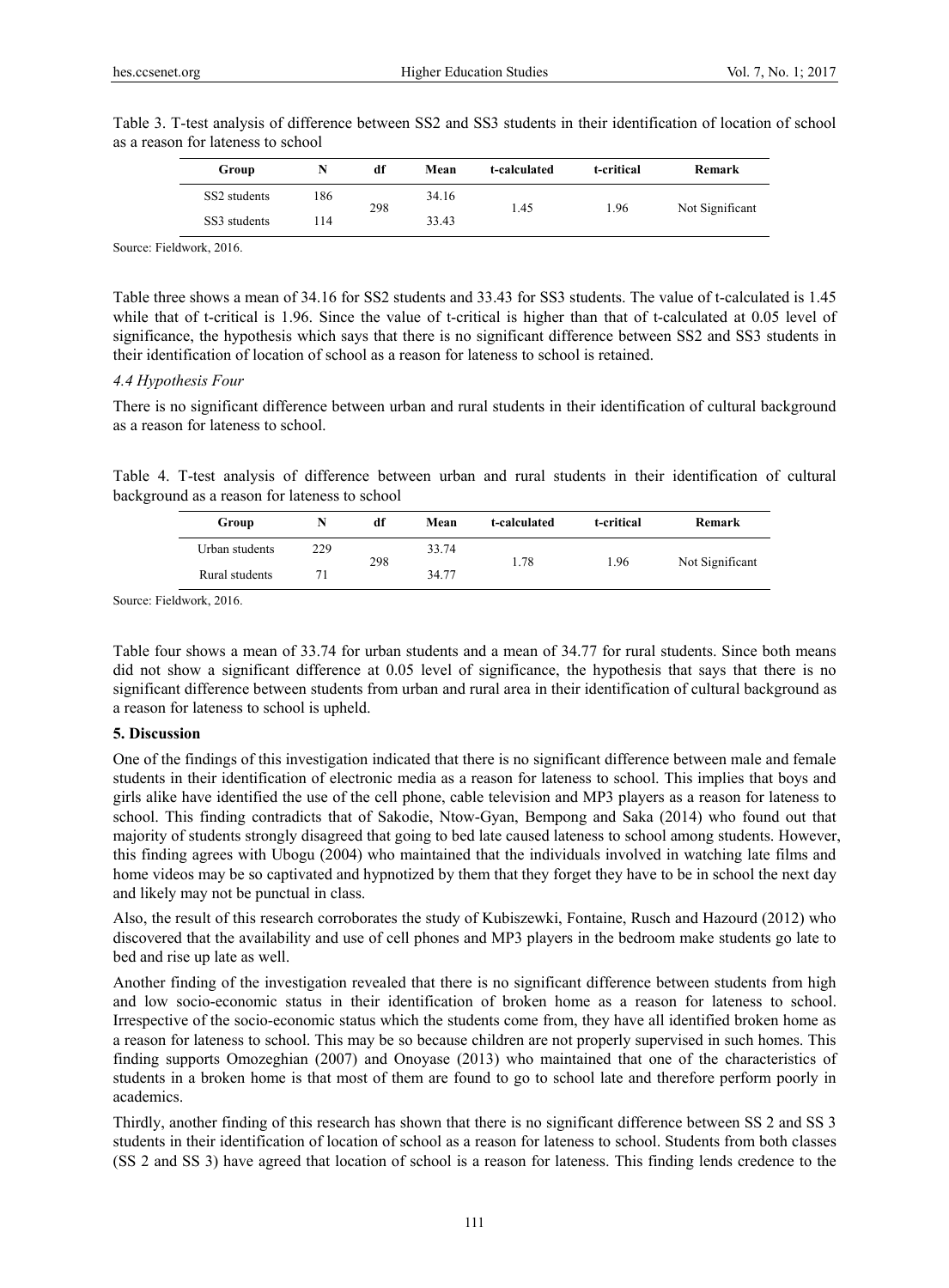study of Sarkodie, Ntow-Gyan, Bempong and Saka who found out that large proportion of students agreed that lateness to school is caused by long distance between the school and their residences.

Finally, the study found out that there is no significant difference between students from urban and rural areas in their identification of cultural background as a reason for lateness to school. The opinions of urban and rural students appear to be similar in identifying cultural background as a factor responsible for lateness to school. This finding supports Breezes, Markey and Woll (2010) who opined that cultural background is a cause of lateness to school. They observed, that for most individuals, punctuality is not really a serious matter in our African society, compared to how it is perceived in the Western world. This result is in line with the work of Lyamba (2013) which revealed the media and community as some of the causes of indiscipline (lateness).

### **6. Conclusion**

The conclusion that can be drawn from the findings is that the problem of lateness to school is still common among secondary school students of Akoko East Local Government Area of Ondo State.

#### **7. Recommendations**

The following recommendations have been made:

1) Parents should put in place enforceable rules on time limit for the use of cable television, cell phones and MP3 players at night and ensure that their children go to bed early.

2) The Federal government should enact laws that ban school children from hawking so that they can prepare for school on time.

3) The state government, local government as well as non-governmental organizations should give scholarships to students from low socio-economic status homes to alleviate the financial burden of their parents.

4) Marriage counsellors should organize pre-marital counselling for the general public on the need for courtship before marriage so that would-be couples can adjust to their marriage and thereby minimize the incidence of divorce.

5) School administrators should give prizes to students who are always punctual to school so as to motivate other students.

6) Teachers should act as good models to their students by being punctual to school and to classes.

#### **8. Counselling Implications**

Some of the counselling implications are:

1) Counsellors are needed in secondary schools to organize seminars on time-management skills so that students can utilize their time effectively and perform optimally in their studies.

2) Through the use of Rational Emotive Behavioural Therapy (REBT), counsellors are to help students to change their irrational beliefs of "African time" (copied from their parents) and imbibe the culture of punctuality.

3) Counsellors should counsel parents of students who are "chronic latecomers" to encourage their children to be punctual to school.

4) The Counselling Association of Nigeria (CASSON), Ondo State chapter should organize workshops and seminars for parents and the general public in order to change their wrong beliefs about lateness.

#### **References**

- Breezes, S., Markey, C., & Woll, V. (2010). *"How to be Punctual" WikiHow: The how to manual that you can edit*. Retrieved September 23, 2010, from http://www.wikihow.com/Be-Punctual
- Chujor, J. C. (2014). *Effects of Counselling in Curbing Persistent Lateness to school among University Secondary Students in River State, Nigeria*. Retrieved from http://www.ijird.com
- Dafiaghor, K. E. (2011). Lateness: A major problem confronting school administrators in Delta State. *Nigeria International NGO Journal*. Retrieved from http://www.academic journal.org/NGOJ

Federal Republic of Nigeria. (2004). *National Policy on Education*. Lagos NERDC.

Jumare, M. A., Maina, A. B., & Ankoma-sey, R. V. (2015). Analysis on Students' Late-coming Factors in Selected Secondary Schools in zaria: Implications for Educational Managers. *Journal of Education and Practice*, *6*(32), 55-61.